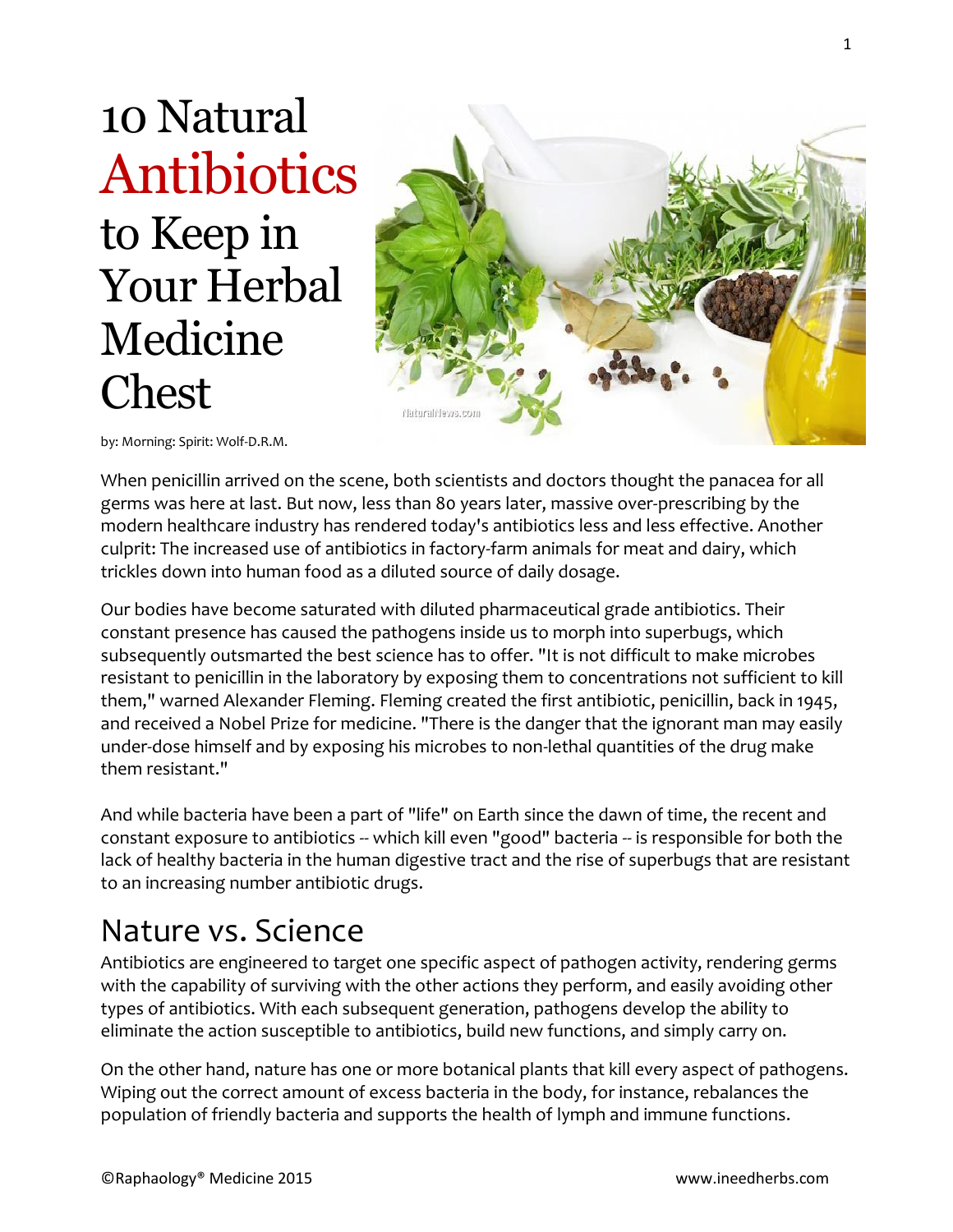# 10 herbal medicines that kill superbugs

## **ABF - Anti-Bacterial Formula:**

ABF features Thyme and Chamomile, nature's strongest herbal anti-bacterial combination, plus other boosting herbs that deliver potent properties that may:

- Eliminate acute bacterial infections and swelling, redness, inflammation, fever, nausea, diarrhea, bloating, and pain
- Remove bacteria from site quickly, leaving nothing to produce secondary infection as do antibiotics
- Leave friendly bacteria in the digestive tract, no need to follow with pro-biotic microbes (which is a must after antibiotics)

#### **AVF - Anti-Viral Formula:**

AVF is a combination of Myrrh, Horseradish and other valuable herbs that may be effective for ridding symptoms of:

- Pain or tenderness, but absence of fever or swelling, common cold, coughing, and rashes
- AIDS, retro-virus, herpes, warts, syndromes, and tumors It can be used in with other Acute Formulas, such as ABF & TNF, and single herbs (i.e. hawthorn berry & yerba santa) for Anthrax.

## **AFF - Anti-Fungal Formula:**

AFF contains nature's strongest anti-fungal combination of Thyme and Juniper berry plus other potent herbs that have proven effective for:

- Destroying fungus on nerve pathways, in lymph, and brain
- Eliminating athlete's foot, jock itch, fungus on skin and nails, STD's, palsy's, tremors, epilepsy, Alzheimer's, Parkinson's, with effectiveness increased by topical applications of tea tree or eucalyptus essential oil to the site 2-3 x daily for 45 days

### **Chamomile:**

Chamomile flowers contain phytoceuticals that can repair body tissue and brain neural receptor damage, and provide the amino acid Tryptophan which is sedative-like for irritated nerves and mental stress. It's also effective for:

- Calming nerves while promoting positive thoughts, healing head infections - including scalp conditions such as dandruff, tightness, and hair loss
- Relaxing nerve and brain conditions such as compulsive obsessiveness, repetitive thinking, and migraine headaches
- Reducing stomach acid and ache, including symptoms of ulcers and solar plexus pain
- Ridding cramps in digestion, muscle, and menstruation, and providing anti-histamine relief from hives and other skin rashes, including poison ivy and diaper rash
- Balancing pH, reducing swelling, inflammation, and skin conditions associated with eczema and psoriasis
- Neutralizing bacteria-produced toxins, and flushing uric acid through the kidneys







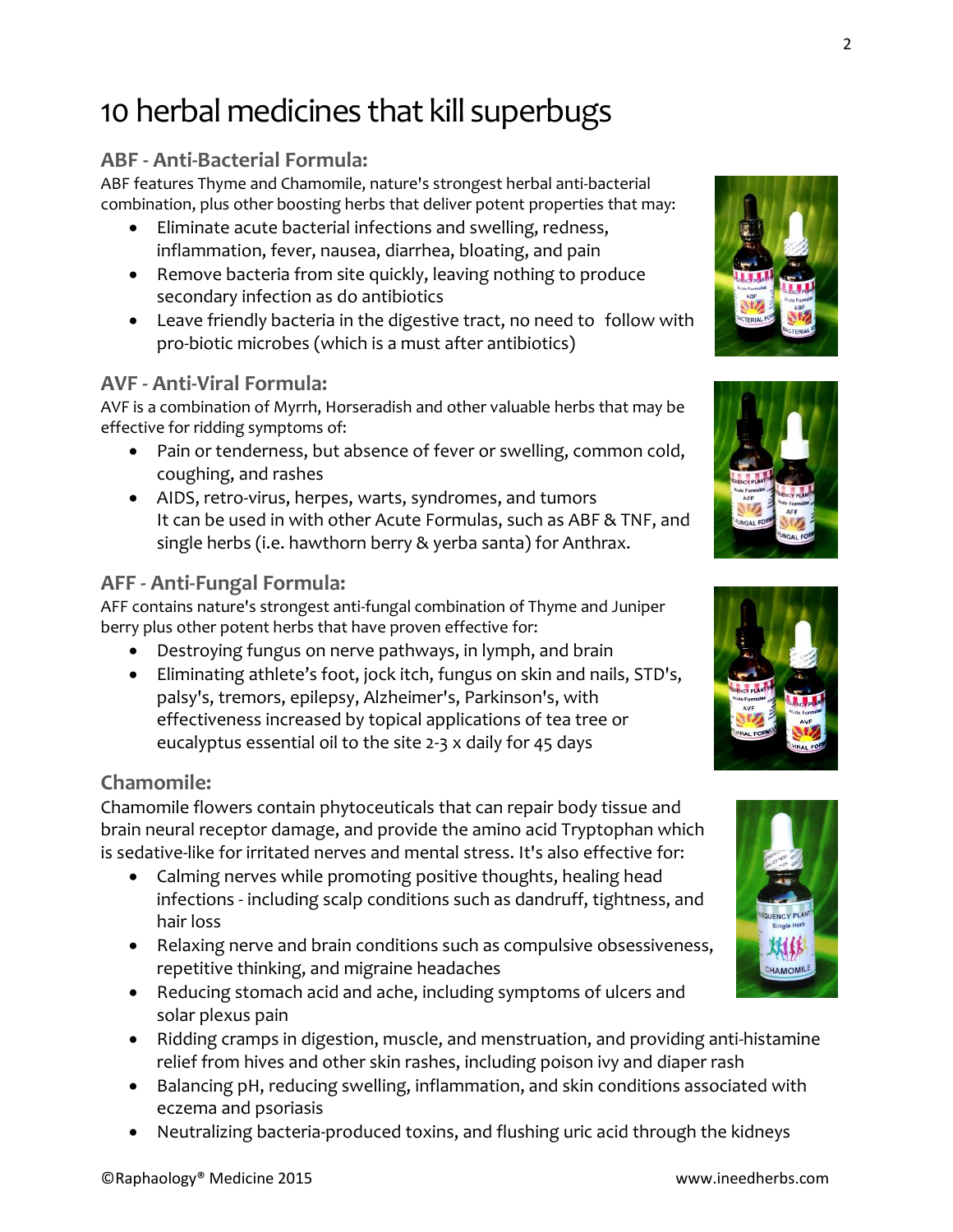## **Echinacea:**

This purple cone flower contains active compounds that have been used to treat aging and a wide variety of infections for centuries. Its natural ability to support infection fighting in the human body is complemented by:

- Killing bacteria and healing open wounds, as well as purging toxins from blood poisoning, diphtheria and other bacteria-related illnesses
- Ridding germs that cause colds and flu as an immune boosting support to white blood cells

## **Goldenrod:**

Used traditionally against strong bacterial infections, especially in the lymph area, Golden Rod may also:

- Stimulate the kidneys, repair all aspects of function in lymph nodes, fluids, circulation, and infection fighting, and boost the respiratory system
- Eliminate upper respiratory infection, pneumonia, mucous relief, and flu
- Surpass behavioral drugs for those who need to get a hold on their emotions, and feel in charge

## **Sarsaparilla:**

Sarsaparilla contains natural steroids that can repair damage in the kidneys and adrenals, the organs that regulate blood pressure and pH balance. Used for centuries by indigenous people it may:

- Neutralize food poisoning, toxic shock, snake bite, and many lethal insect bites. Stimulate the adrenals to neutralize toxins and proteins in the blood stream, reducing blood pressure, stress, and swelling
- Provide sulfur, iron, calcium, potassium, and magnesium to rid histamines and reduce redness, itching, and hives
- Reduce symptoms of syphilis, rash, and acne
- Strengthen physical vitality, boost alertness, induce sweat as a detox, and flush swelling in skin and organs as a diuretic
- Provide natural properties like testosterone that works to build muscles, tone the skin, and rejuvenate male sexuality

For food or insect poisoning consider taking 15 drops of sarsaparilla extract orally every 5 minutes in extreme cases, or every 15 minutes in milder cases.

### **Thyme:**

Thyme is a potent anti-bacterial agent and de-stressor, capable of activating positive actions throughout the body, eliminating many causes of tension, and may:

- Repair pancreas & its functions
- Reduce blood sugar & pressure
- Eliminate bacterial infection
- Alkalize acidity
- Balance digestion
- Remove radiation
- Detoxify and tonify
- Prevent viral infection





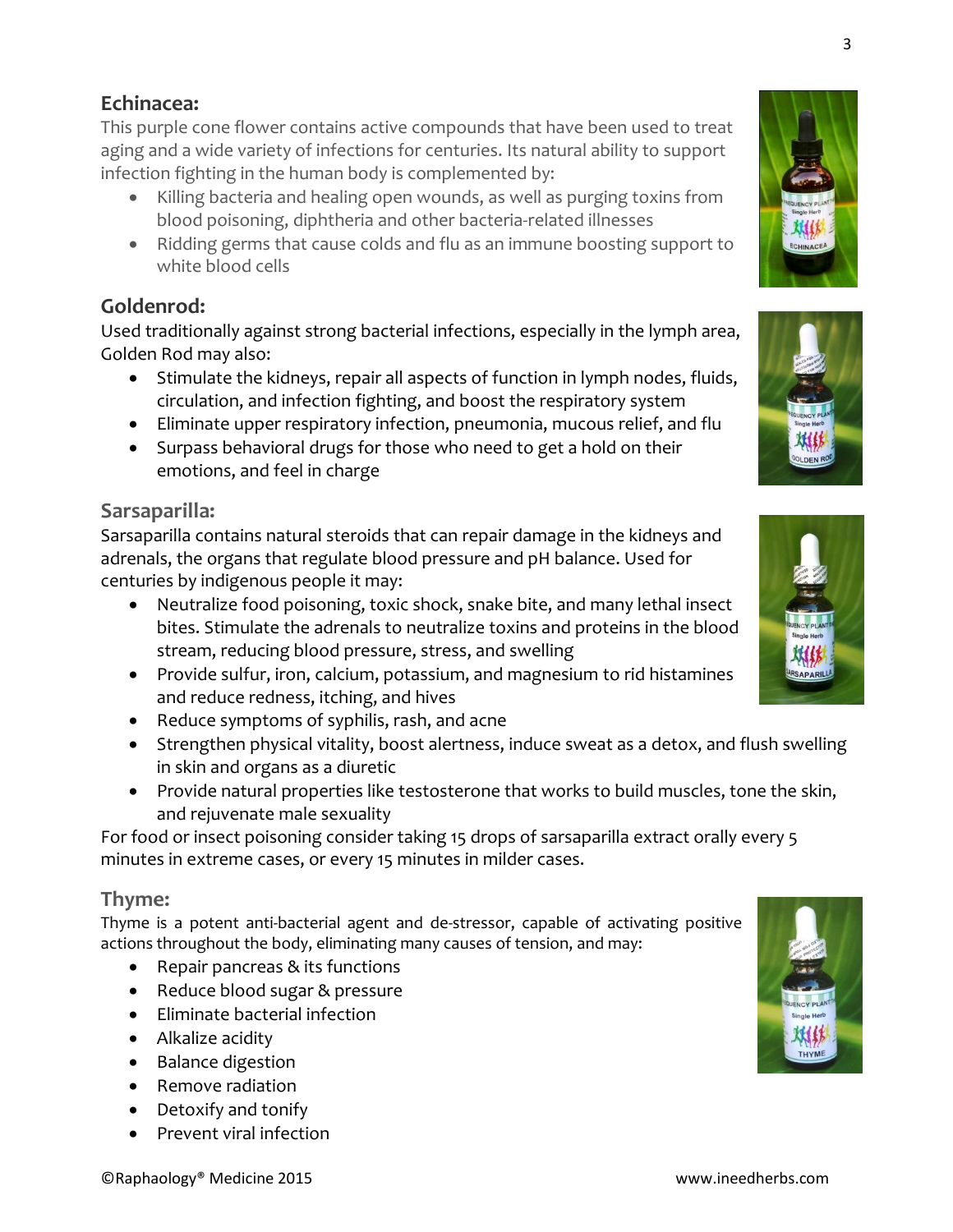- Break fevers
- Kill acne causing bacterium
- Boost immunity
- Mitigate histamines
- Increase metabolism and weight loss

### **Colloidal Silver:**

Used for over a thousand years by Egyptians, Romans, Greeks, sailors, and then by the pioneers who came to populate our country, Silver was used for nearly every illnesses and to keep their foods and liquids from spoiling. Prior to 1938, before antibiotics, colloidal silver was used by doctors as their main substance to fight bacteria in a natural way, and for:

- Killing bacteria on contact
- Supporting brain, kidneys and liver functions
- Promoting healing, regenerating infected and burned skin
- Safety when used for short durations of a few weeks or months

#### **Tea tree oil:**

The oil of the Maleleuka tree is a very potent essential oil that kills bacteria, virus, and fungus when used topically, and has been effectively for:

- Eliminating pustules such as diabetic ulcers, boils, and acne
- Killing antibiotic-resistant MRSA on the skin important note: Therapeuticgrade tea tree oil must be used undiluted if it is to be used for this purpose
- Anesthetic qualities that numb pain

## 9 household foods that kill pathogens

You may be surprised to know just how many of natures common household "spice" plants provide better anti-microbial protection than the pharmaceutical version - and that they might already be in your pantry. Before you find yourself in dire need of something that will kill the superbugs, here are 9 herbs and foods that will do the job naturally:

#### **Cilantro:**

Fresh or dried, cilantro is powerful fuel for the heart, lungs, and lymph, providing pathogen eliminating properties that would otherwise cause infection, congestion, or respiratory difficulty. A handful of fresh or dried leaves can be put into 2 inches of boiling water as an inhalation for 20 minutes to clear sinuses and upper respiratory distress, kill the germs causing infection, and open breathing passages.

#### **Eucalyptus leaves:**

The same leaf you may use to flavor soup, meatloaf, stuffing, or to keep the pantry bugs at bay is one of the most effective infection fighters from nature. It's dynamite on chest colds when used in vaporizers, or as a tea or herbal bath due to its antibacterial and viral components that are found in its essential oil. Don't use leaves older than one year - their potency is too depleted to be useful.

4



**Tea Tree**